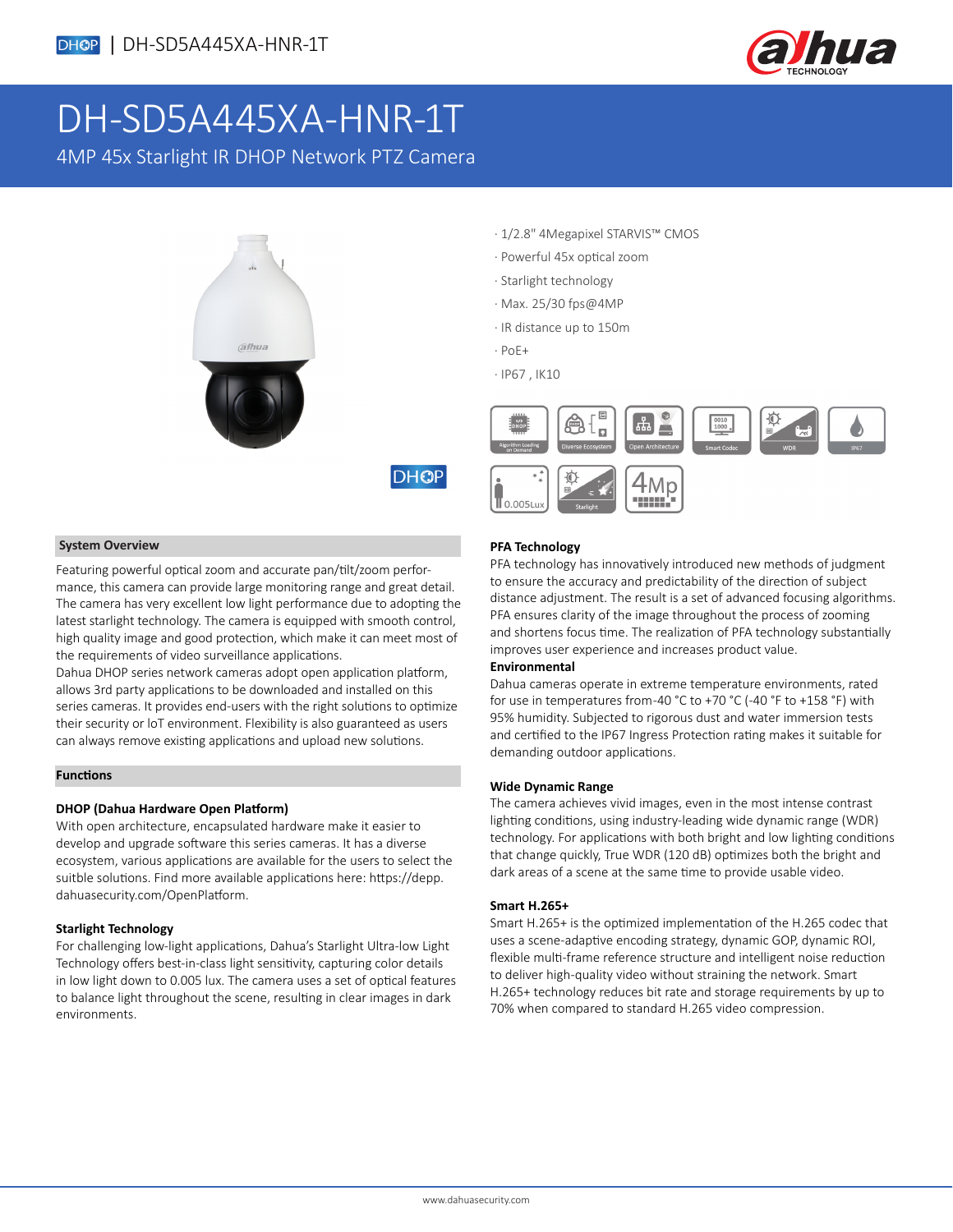# DHOP | DH-SD5A445XA-HNR-1T

### **Technical Specification**

Pattern 5 Scan 5

| <b>DHOP</b>                     |                                                                                                                           |                        |                       |                                 |
|---------------------------------|---------------------------------------------------------------------------------------------------------------------------|------------------------|-----------------------|---------------------------------|
| <b>Computing Power</b>          | 1T computing power for enhanced performance                                                                               |                        |                       |                                 |
| Flash                           | 350 M                                                                                                                     |                        |                       |                                 |
| <b>System Memory</b>            | 300 M                                                                                                                     |                        |                       |                                 |
| Multimedia Memory               | 64 M                                                                                                                      |                        |                       |                                 |
| <b>DHOP Partners</b>            | A.I.Tech, ACIC, Grekkom, Kobi, Retailflux, Siteeye,<br>TechnoAware, etc.<br>(https://depp.dahuasecurity.com/OpenPlatform) |                        |                       |                                 |
| Camera                          |                                                                                                                           |                        |                       |                                 |
| Image Sensor                    | 1/2.8" STARVIS™ CMOS                                                                                                      |                        |                       |                                 |
| Pixel                           | 4MP                                                                                                                       |                        |                       |                                 |
| Max. Resolution                 | 2560 (H) × 1440 (V)                                                                                                       |                        |                       |                                 |
| <b>ROM</b>                      | 4GB                                                                                                                       |                        |                       |                                 |
| <b>RAM</b>                      | 1GB                                                                                                                       |                        |                       |                                 |
| <b>Electronic Shutter Speed</b> | $1/3 - 1/30,000s$                                                                                                         |                        |                       |                                 |
| <b>Scanning System</b>          | Progressive                                                                                                               |                        |                       |                                 |
| Min. Illumination               | Color: 0.005 Lux@F1.6<br>B/W: 0.0005 Lux@F1.6<br>0 Lux (IR light on)                                                      |                        |                       |                                 |
| <b>Illumination Distance</b>    | 150 m (492.13 ft)                                                                                                         |                        |                       |                                 |
| Illuminator On/Off Control      | Zoom Prio/Manual/SmartIR                                                                                                  |                        |                       |                                 |
| <b>Illuminator Number</b>       | 4                                                                                                                         |                        |                       |                                 |
| Lens                            |                                                                                                                           |                        |                       |                                 |
| Focal Length                    | 3.95 mm-177.7 mm                                                                                                          |                        |                       |                                 |
| Max. Aperture                   | $F1.6 - F4.95$                                                                                                            |                        |                       |                                 |
| Field of View                   | H: 70.3°-1.8°; V: 37°-1°; D: 69.3°-2°                                                                                     |                        |                       |                                 |
| Optical Zoom                    | 45x                                                                                                                       |                        |                       |                                 |
| <b>Focus Control</b>            | Auto/Semi-Auto/Manual                                                                                                     |                        |                       |                                 |
| Close Focus Distance            | $0.01 m - 3 m$                                                                                                            |                        |                       |                                 |
| Iris Control                    | Auto/Manual                                                                                                               |                        |                       |                                 |
|                                 | Detect                                                                                                                    | Observe                | Recognize             | Identify                        |
| <b>DORI Distance</b>            | 3176 m<br>$(10419.95 \text{ ft})$                                                                                         | 1270 m<br>(4166.67 ft) | 635 m<br>(2083.33 ft) | 317 m<br>$(1040.03 \text{ ft})$ |
| PTZ                             |                                                                                                                           |                        |                       |                                 |
| Pan/Tilt Range                  | Pan: 0°-360°; Tilt: -15°-+90°                                                                                             |                        |                       |                                 |
| <b>Manual Control Speed</b>     | Pan: 0.1°/s-300°/s; Tilt: 0.1°/s-200°/s                                                                                   |                        |                       |                                 |
| Preset Speed                    | Pan: 400°/s; Tilt: 300°/s                                                                                                 |                        |                       |                                 |
| Presets                         | 300                                                                                                                       |                        |                       |                                 |
| Tour                            | 8 (up to 32 presets per tour)                                                                                             |                        |                       |                                 |

| Speed Adjustment            | Support                                                                                                                                                                                             |
|-----------------------------|-----------------------------------------------------------------------------------------------------------------------------------------------------------------------------------------------------|
| Power-off Memory            | Support                                                                                                                                                                                             |
| <b>Idle Motion</b>          | Preset/Tour/Pattern/Scanning                                                                                                                                                                        |
| Protocol                    | DH-SD<br>Pelco-P/D(Auto recognition)                                                                                                                                                                |
| General Intelligence        |                                                                                                                                                                                                     |
| Event Trigger               | Motion detection, video tampering, scene changing,<br>Network disconnection, IP address conflict, illegal<br>access, and storage anomaly.                                                           |
| Video                       |                                                                                                                                                                                                     |
| Compression                 | H.265/H.265+/H.264+/H.264/MJPEG(Sub Stream)                                                                                                                                                         |
| <b>Streaming Capability</b> | 3 Streams                                                                                                                                                                                           |
| Resolution                  | 4M (2560 × 1440); 3M (2048 × 1536); 1080p (1920 ×<br>1080); 1.3M (1280 × 960); 720p (1280 × 720); D1 (704<br>× 576/704 × 480); CIF (352 × 288/352 × 240)                                            |
| <b>Frame Rate</b>           | Main stream: 4M/3M(1-25/30 fps), 1080p/1.3M/720p<br>$(1 - 25/30$ fps)<br>Sub stream 1: D1/CIF (1-25/30 fps)<br>Sub stream 2: 1080p (1-20/11 fps),<br>1.3M/720p (1-25/30 fps), D1/ CIF (1-25/30 fps) |
| <b>Bit Rate Control</b>     | Variable/Constant                                                                                                                                                                                   |
| <b>Bit Rate</b>             | H.264: 32 Kbps-8192 Kbps<br>H.265: 32 Kbps-8192 Kbps                                                                                                                                                |
| Day/Night                   | Support                                                                                                                                                                                             |
| <b>BLC</b>                  | Support                                                                                                                                                                                             |
| <b>WDR</b>                  | 120 dB                                                                                                                                                                                              |
| <b>HLC</b>                  | Support                                                                                                                                                                                             |
| <b>White Balance</b>        | Auto/Indoor/Outdoor/Tracking/Manual/Sodium lamp/<br>Natural/Street lamp                                                                                                                             |
| Gain Control                | Auto/Manual                                                                                                                                                                                         |
| <b>Noise Reduction</b>      | 2D/3D                                                                                                                                                                                               |
| <b>Motion Detection</b>     | Support                                                                                                                                                                                             |
| Region of Interest (RoI)    | Support                                                                                                                                                                                             |
| Image Stabilization         | Electronic                                                                                                                                                                                          |
| Defog                       | Electronic                                                                                                                                                                                          |
| Digital Zoom                | 16x                                                                                                                                                                                                 |
| Flip                        | $0^{\circ}/180^{\circ}$                                                                                                                                                                             |
| <b>Privacy Masking</b>      | Up to 24 areas                                                                                                                                                                                      |
| Certification               |                                                                                                                                                                                                     |
| Certifications              | CE: EN55032/EN55024/EN50130-4<br>FCC: Part15 subpartB, ANSI C63.4-2014<br>UL: UL60950-1+CAN/CSA 22.2, No.60950-1                                                                                    |
| Audio                       |                                                                                                                                                                                                     |
| Compression                 | G.711A; G.711Mu; G.726; AAC; G.722.1; G.723; G.729;<br>PCM; MPEG2-Layer2                                                                                                                            |
| Port                        |                                                                                                                                                                                                     |
| Audio I/O                   | 1 (Line in; bare wire)/1 (Line out; bare wire)                                                                                                                                                      |
| Alarm I/O                   | 2/1                                                                                                                                                                                                 |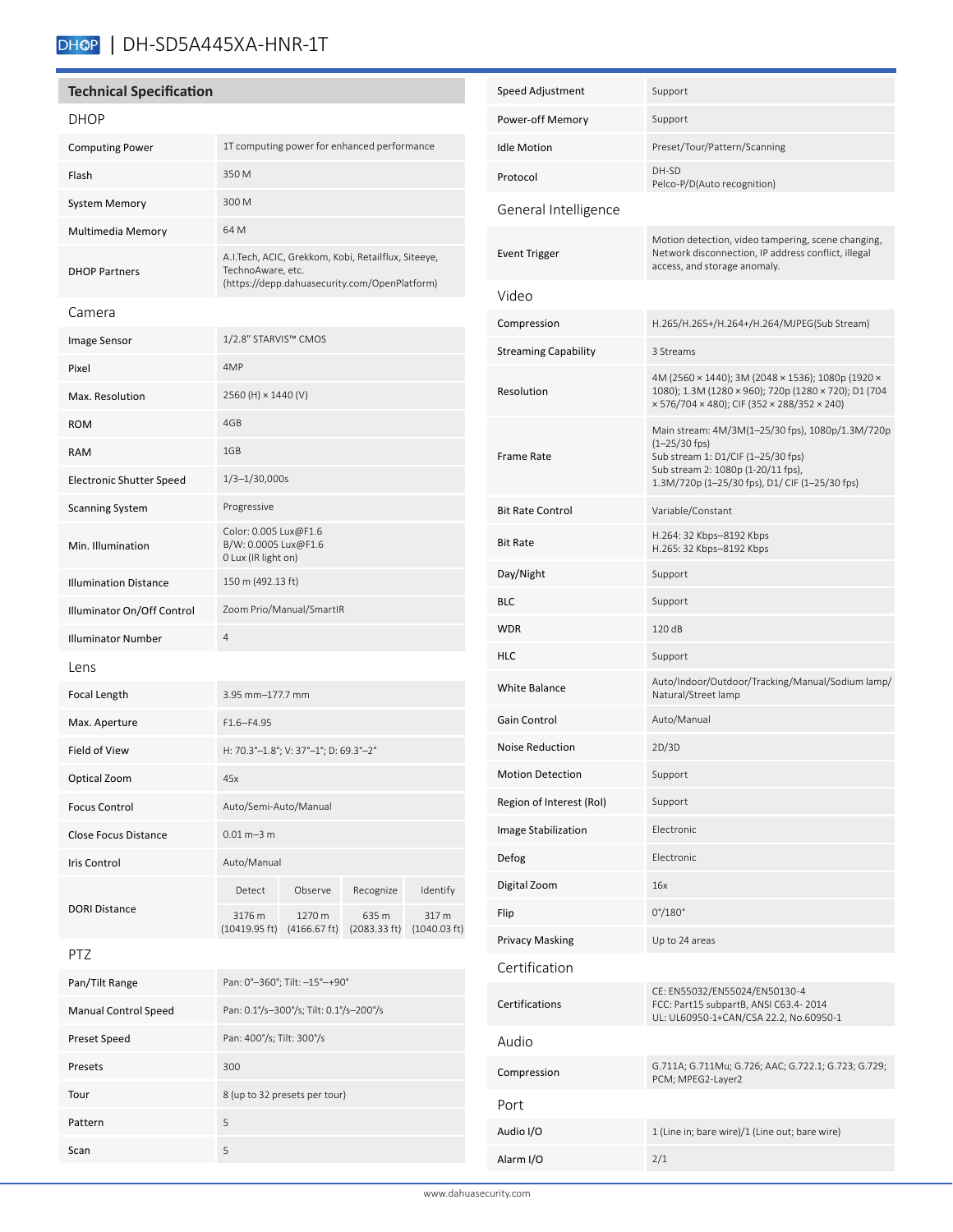# DHOP | DH-SD5A445XA-HNR-1T

### Network

| Ethernet                    | 1 RJ-45 Port 10/100Base-T                                                                                                                                                  |
|-----------------------------|----------------------------------------------------------------------------------------------------------------------------------------------------------------------------|
| Protocol                    | IPv4; IPv6; HTTP; HTTPS; 802.1x; Qos; FTP; SMTP;<br>UPnP; SNMPv1/v2c/v3(MIB-2); DNS; DDNS; NTP; RTSP;<br>RTP; TCP; UDP; IGMP; ICMP; DHCP; PPPoE; ARP; RTCP;<br><b>RTMP</b> |
| Interoperability            | ONVIF Profile S&G&T CGI; DHOP SDK                                                                                                                                          |
| <b>Streaming Method</b>     | Unicast/Multicast                                                                                                                                                          |
| User/Host                   | 20 (Total bandwidth 48M)                                                                                                                                                   |
| Storage                     | FTP; Micro SD card (256G) ; P2P                                                                                                                                            |
| <b>Browser</b>              | IE7 and newer versions<br>Chrome 42 and older versions<br>Firefox 52 and older versions<br>Safari                                                                          |
| Management Software         | Smart Player<br>Smart PSS<br><b>DSS</b><br>Easy4ip                                                                                                                         |
| Mobile Phone                | IOS/Android/Windows Phone                                                                                                                                                  |
| Power                       |                                                                                                                                                                            |
| Power Supply                | DC 24 V/2.5 A ± 25%<br>PoE+ (802.3at)                                                                                                                                      |
| Power Consumption           | 11 W<br>20 W (IR light on)                                                                                                                                                 |
| Environment                 |                                                                                                                                                                            |
| <b>Operating Conditions</b> | -40 °C to +70 °C (-40 °F to +158 °F)                                                                                                                                       |
| <b>Operating Humidity</b>   | ≤95%RH                                                                                                                                                                     |
| Protection                  | IP67; IK10; TVS 6000V lightning protection;<br>surge protection                                                                                                            |
| Structure                   |                                                                                                                                                                            |
| <b>Dimensions</b>           | $\Phi$ 190 mm × 332 mm (7.48" × 13.07")                                                                                                                                    |
| Weight                      | Net Weight: 4.7 kg (10.36 lb)<br>Gross Weight: 8 kg (17.64 lb)                                                                                                             |
| Casing                      | Metal                                                                                                                                                                      |

## **Ordering Information**

| Type                     | Model                   | Description                                            |  |
|--------------------------|-------------------------|--------------------------------------------------------|--|
| <b>4M DHOP</b><br>Camera | DH-SD5A445XA-<br>HNR-1T | 4MP 45 Startlight IR DHOP NETWORK PTZ<br><b>CAMFRA</b> |  |
|                          | PFB305W                 | Wall Mount Bracket                                     |  |
|                          | DC 24 V/2.5 A           | Power Adapter                                          |  |
|                          | <b>PFA111</b>           | Mount Adapter                                          |  |
|                          | <b>PFA140</b>           | Power Box                                              |  |
| Accessories              | PFB300C                 | Ceiling Mount Bracket                                  |  |
|                          | <b>PFA120</b>           | Junction Box                                           |  |
|                          | <b>PFA150</b>           | Pole Mount Bracket                                     |  |
|                          | <b>PFA151</b>           | Corner Mount Bracket                                   |  |
|                          | PFB303S                 | Parapet Mount Bracket                                  |  |

# **Accessories**

# **Included:**





DC 24 V/2.5 A Power Adapter

PFB305W Wall Mount Bracket

# **Optional:**



Mount Adapter

PFA120 Junction Box

PFB303S Parapet Mount Bracket

 $\bullet$ PFA140

Power Box



PFB300C Ceiling Mount Bracket



PFA150



PFA151 Corner Mount Bracket